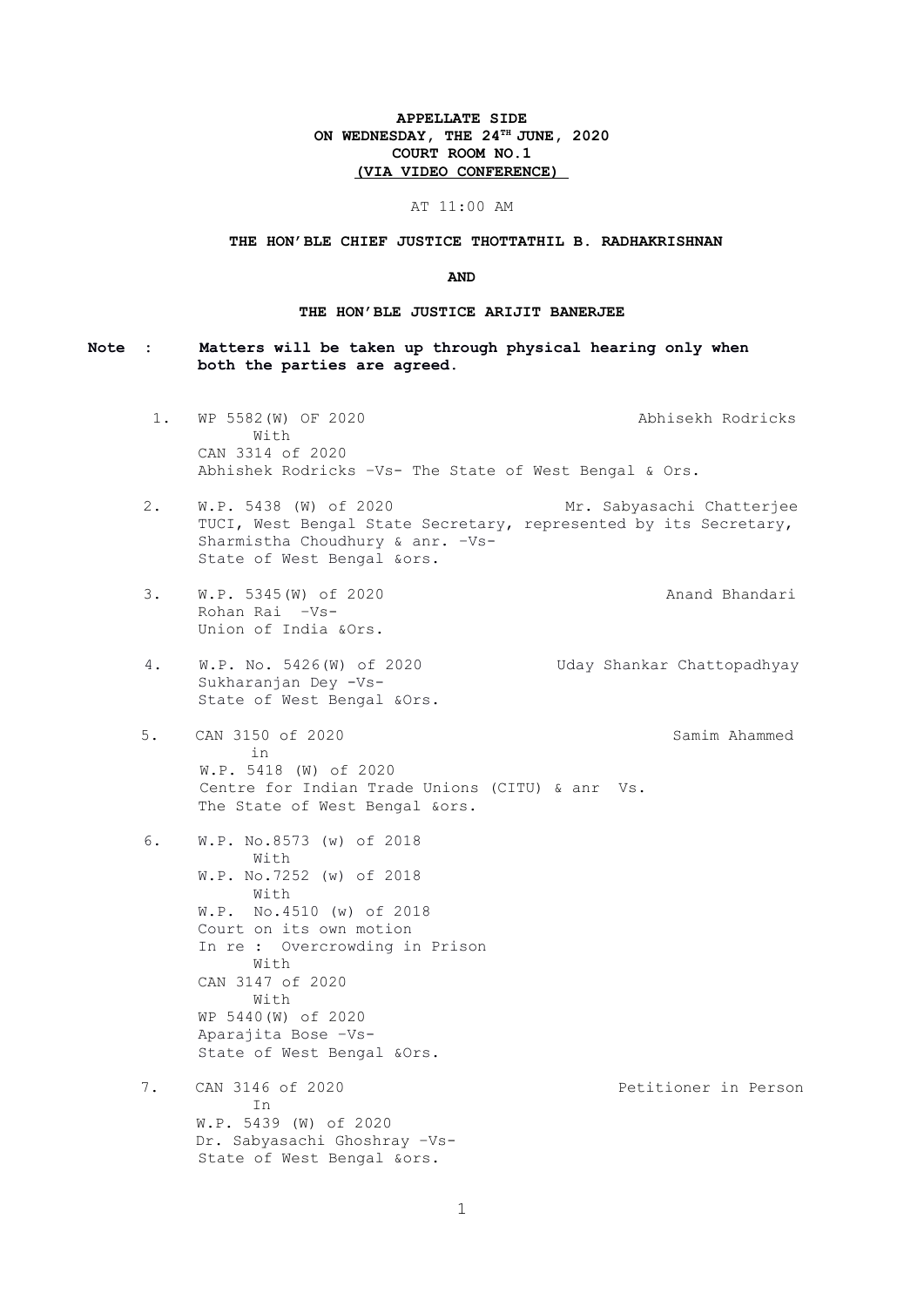# APPELLATE SIDE ON WEDNESDAY, THE  $24^{TH}$  JUNE, 2020 (VIA VIDEO CONFERENCE)

# AT 11:00 AM

# THE HON'BLE JUSTICE I.P. MUKERJI

# AND

### THE HON'BLE JUSTICE PROTIK PRAKASH BANERJEE

 FOR JUDGMENT ------------

1. MAT 1019/2018 BAKUL RANI PATRA Vs R. DHARA CAN 6965/2018 STATE OF WEST BENGAL & ORS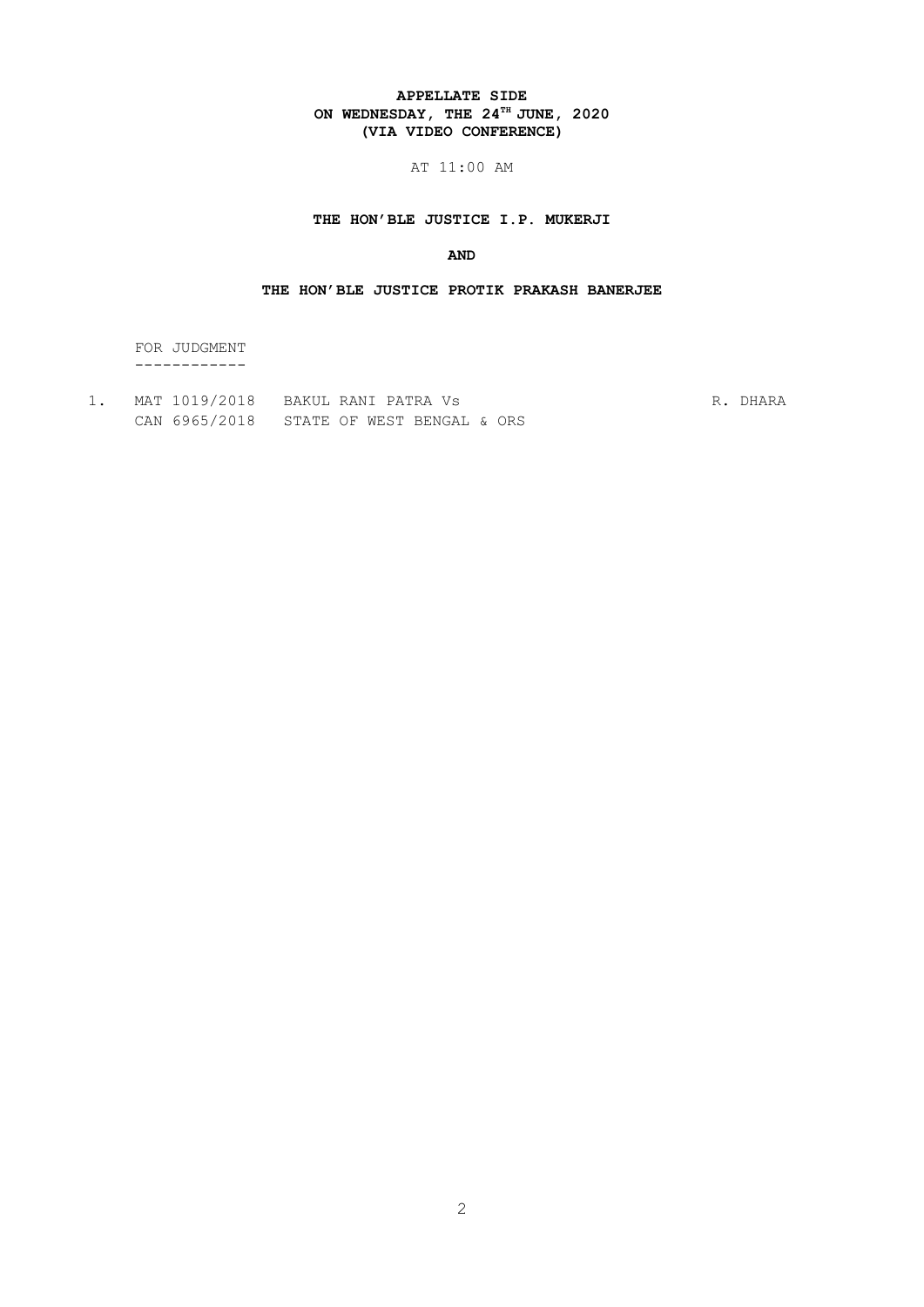# APPELLATE SIDE ON WEDNESDAY, THE  $24^{TH}$  JUNE, 2020 COURT ROOM NO.8 (VIA VIDEO CONFERENCE)

### AT 11:00 AM

### THE HON'BLE JUSTICE I.P. MUKERJI

#### AND

### THE HON'BLE JUSTICE KAUSIK CHANDA

NOTE : MATTERS WILL BE TAKEN UP THROUGH PHYSICAL HEARING ONLY WHEN BOTH THE PARTIES HAVE CONSENTED TO.

 TO BE MENTIONED ---------------

1. MAT 453/2020 MSV INTERNATIONAL INC& ANR Vs SUBHOJIT ROY CAN 3256/2020 WB HIGHWAY DEVELOPMENT CORP LTD & ANR

 TRIBUNAL APPLICATION --------------------

- 2. WP.CT 34/2020 MRITYUNJOY GOUDA Vs DEBAJIT SAMANTA CAN 3244/2020 UNION OF INDIA & ORS
- 3. WP.CT 35/2020 AJIT KUMAR SINGH Vs SHARAT BHUSAN UNION OF INDIA& ORS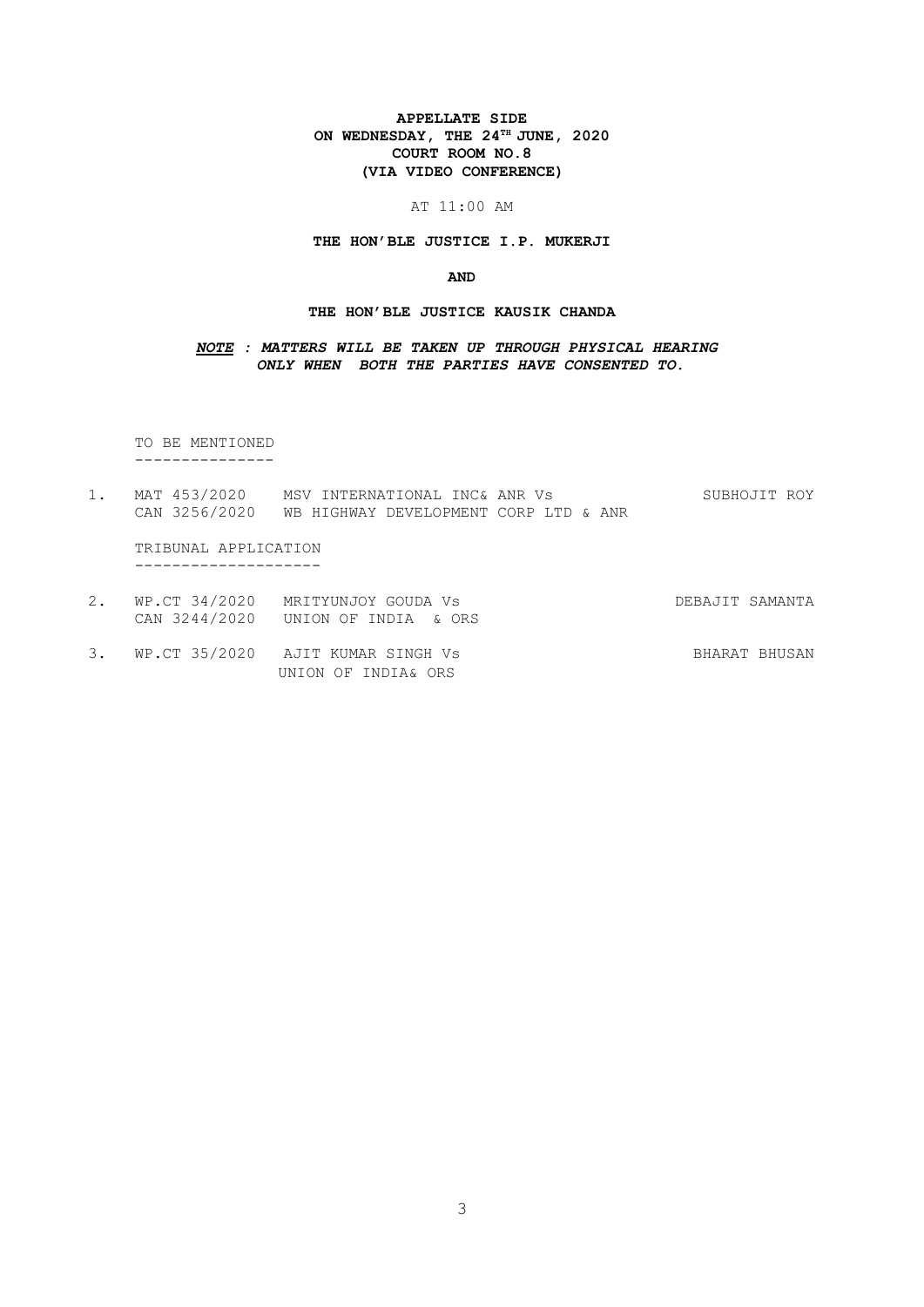# ORIGINAL SIDE ON WEDNESDAY, THE  $24^{\text{th}}$  JUNE, 2020 COURT ROOM NO.8 (VIA VIDEO CONFERENCE)

THE HON'BLE JUSTICE I.P. MUKERJI

### AND

### THE HON'BLE JUSTICE KAUSIK CHANDA

### NOTE : MATTERS WILL BE TAKEN UP THROUGH PHYSICAL HEARING ONLY WHEN BOTH THE PARTIES HAVE CONSENTED TO.

 NEW APPLICATIONS ----------------

|       | Appl in<br>GA 824/2020<br>GA 829/2020<br>APOT 18/2020<br>WITH<br>WP 10/2020 | KUMARBHAI MANHARLAL DESAI VS<br>UNION OF INDIA & ORS. | CHIRANJIB SINHA |
|-------|-----------------------------------------------------------------------------|-------------------------------------------------------|-----------------|
| $2$ . | Appl in                                                                     | KUMARBHAI MANHARLAL DESAI Vs                          | CHIRANJIB SINHA |

 GA 825/2020 UNION OF INDIA & ORS. GA 830/2020 APOT 19/2020 WITH WP 11/2020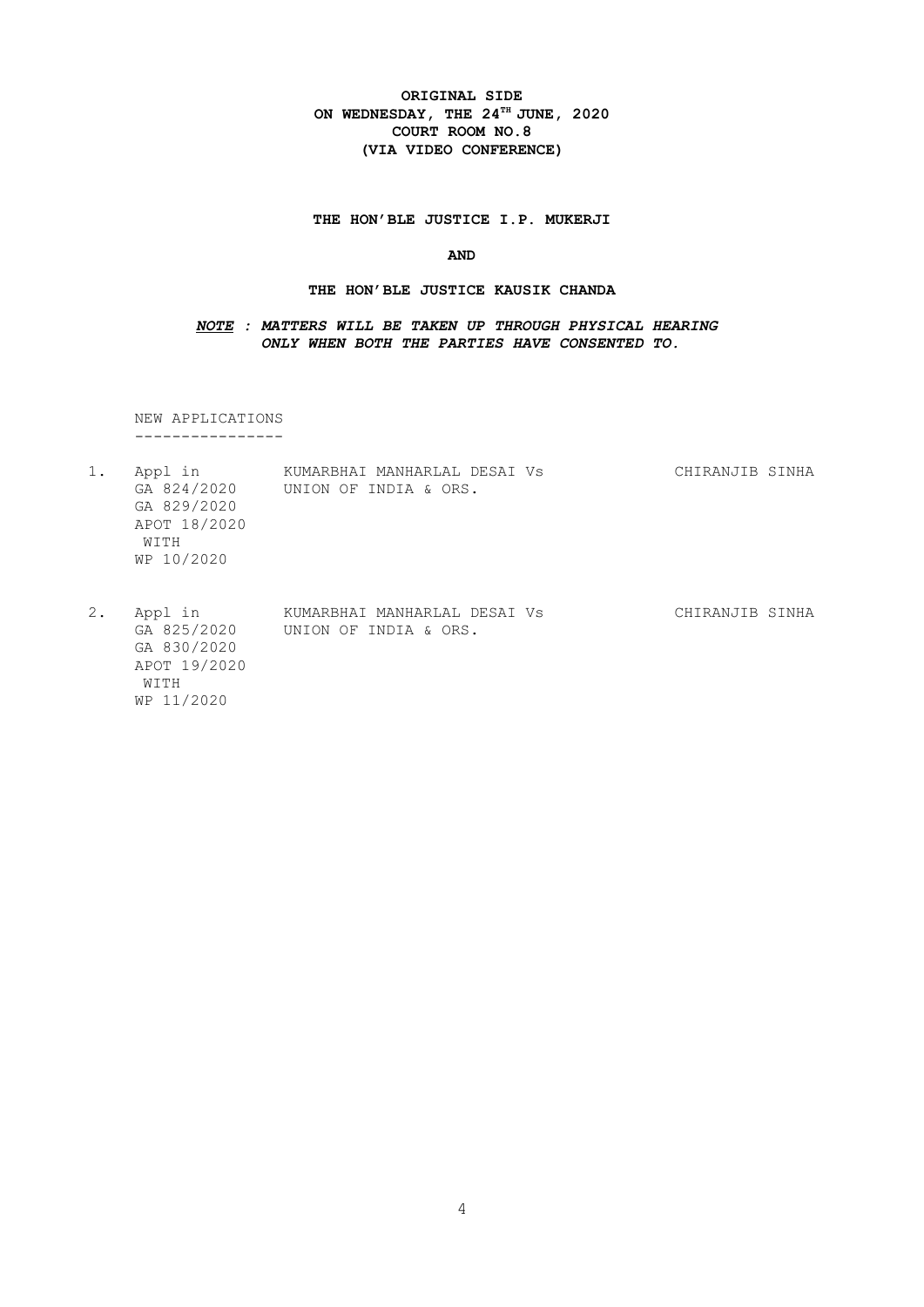# APPELLATE SIDE ON WEDNESDAY, THE  $24^{TH}$  JUNE, 2020 COURT ROOM NO.16 (VIA VIDEO CONFERENCE)

AT 11:00 AM

THE HON'BLE JUSTICE HARISH TANDON

#### AND

#### THE HON'BLE JUSTICE TIRTHANKAR GHOSH

### NOTE : MATTERS WILL BE TAKEN UP THROUGH PHYSICAL HEARING ONLY WHEN BOTH THE PARTIES HAVE CONSENTED TO.

 APPLICATION FOR BAIL --------------------

1. CRM 3919/2020 RASID KHAN @ BASIRUDDIN KHAN Vs ARINDAM ROY STATE OF WEST BENGAL 2. CRM 4102/2020 AKBAR ALI MONDAL Vs PAMPA DEY (DHABAL) STATE OF WEST BENGAL 3. CRM 3683/2020 STATE OF W B Vs MONDANWAR HOSSAIN CRAN 1955/2020 MD SABIR AHAMED 4. CRM 4111/2020 DIPANKAR DAS BAIRAGYA Vs MD. SARWAR JAHAN CRAN 2319/2020 STATE OF WEST BENGAL 5. CRM 4116/2020 MADHAB DAS Vs SUMANTA CHAKRABORTY STATE OF WEST BENGAL 6. CRM 4117/2020 CHAMPA BISWAS Vs ANGSHUMAN CHAKRABORTY CRAN 2324/2020 STATE OF WEST BENGAL 7. CRM 3624/2020 JOTI PRAKASH DEBNATH @ PAPPU Vs SONAM BASU STATE OF WEST BENGAL 8. CRM 3986/2020 BABLU ASH Vs PRAVASH BHATTACHARYA CRAN 2210/2020 STATE OF WEST BENGAL 9. CRM 3626/2020 NASIR MALLICK Vs DULAL DEY STATE OF WEST BENGAL 10. CRM 4048/2020 IDEL SK. @ RAHIM Vs NAVANIL DE STATE OF WEST BENGAL 11. CRM 4045/2020 BIPUL CHERUA@ BIPUL JHARUA Vs JAYDEEP KANTA BHOWMIK STATE OF WEST BENGAL 12. CRM 3697/2020 AINAL HAQUE Vs SOUMYAJIT DAS MAHAPATRA CRAN 1969/2020 STATE OF WEST BENGAL 13. CRM 3903/2020 MD. SURVEY ALAM Vs AND ARKA CHAKRABORTY STATE OF WEST BENGAL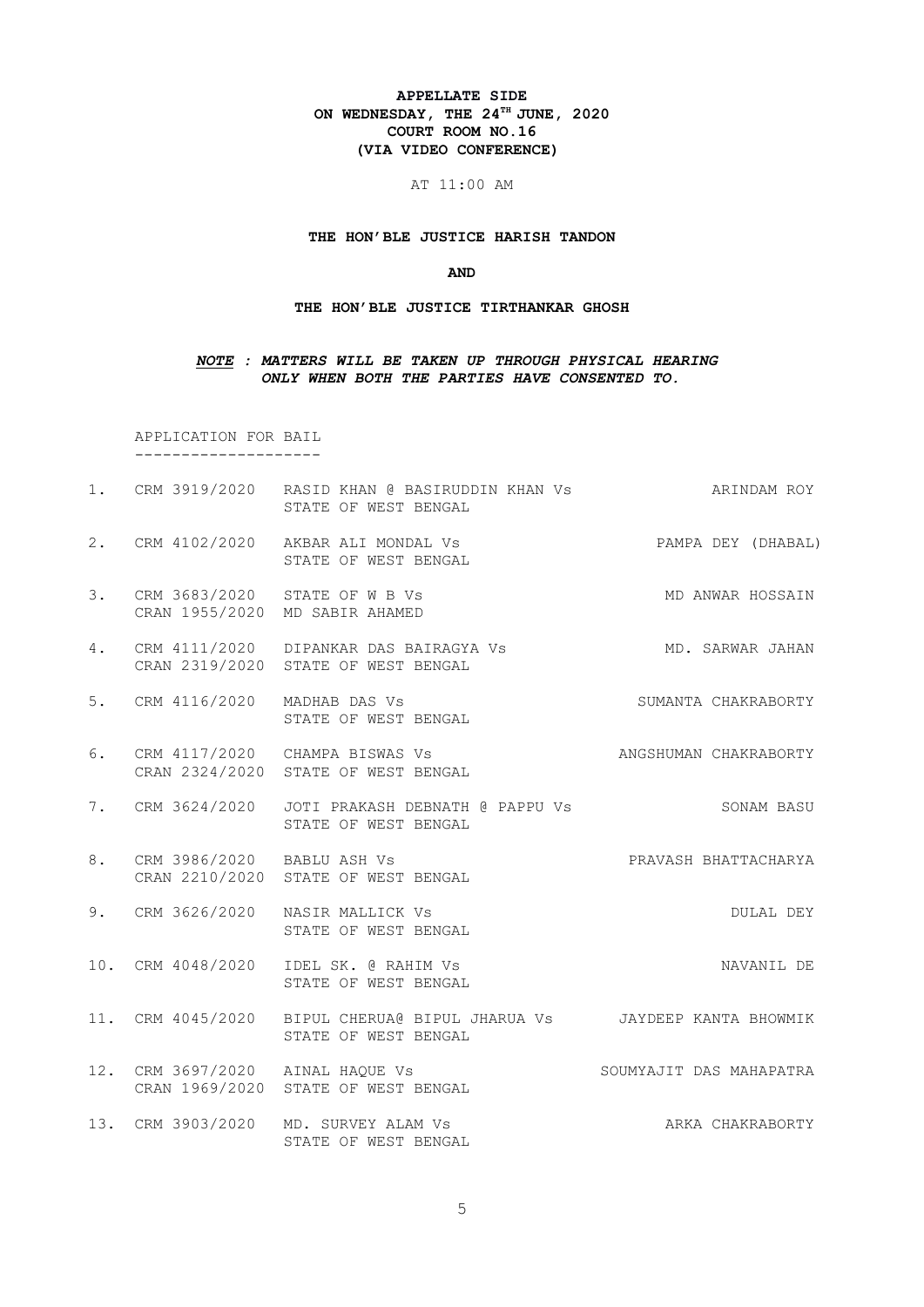- 14. CRM 4078/2020 ARIF SK Vs **ARINDAM ROY**  STATE OF WEST BENGAL 15. CRM 4060/2020 MIRAJ MONDAL @ MERAJUDDIN MONDAL Vs ARNAB CHATTERJEE CRAN 2271/2020 STATE OF WEST BENGAL 16. CRM 4228/2020 RANJIT SAHA Vs BISWAJIT TIWARI CRAN 2419/2020 STATE OF WEST BENGAL 17. CRM 2654/2020 AKIL MANDAL@AKHIL MANDAL Vs SWARNALI SAHA CRAN 2189/2020 STATE OF WEST BENGAL 18. CRM 4160/2020 UJJALA MONDAL & ANR. Vs SANTANU MAJI STATE OF WEST BENGAL 19. CRM 4435/2020 KALYAN SARKAR Vs SUSNIGDHO BHATTACHARYYA CRAN 2593/2020 STATE OF WEST BENGAL 20. CRM 4436/2020 CHAMPA BIVAR Vs ANAND BHANDARI STATE OF WEST BENGAL APPLICATION FOR ANTICIPATORY BAIL --------------------------------- 21. CRM 4203/2020 SK ABDUL RAHAMAN Vs NAVANIL DE CRAN 2393/2020 STATE OF WEST BENGAL 22. CRM 4009/2020 BITTU @ NAJMUL AFRIN MONDAL @ MD NAJMUL AFRIN Vs CRAN 2225/2020 STATE OF WEST BENGAL SOUMYOJIT DAS MAHAPATRA 23. CRM 3982/2020 PURNIMA MANDAL Vs PINTU KARAR STATE OF WEST BENGAL
	- 24. CRM 4053/2020 MD. ARIFUDDIN SK. @ KHALIL SK. & ORS. Vs CRAN 2265/2020 STATE OF WEST BENGAL ARNAB CHATTERJEE
	- 25. CRM 4055/2020 RAMJAN SK Vs SONALI DAS CRAN 2267/2020 STATE OF WEST BENGAL
	- 26. CRM 4350/2020 RAJAT SINHA ROY Vs SUPRATICK SYAMAL STATE OF WEST BENGAL & ORS
	- 27. CRM 4352/2020 RAMCHANDRA MURMU & ANR Vs NAVANIL DE STATE OF WEST BENGAL
	- 28. CRM 4358/2020 SAMBHU BISWAS@SHAMBHU DAS Vs SUSINGDHO BHATTACHARYA CRAN 2527/2020 STATE OF WEST BENGAL
	- 29. CRM 4361/2020 MD GOLAM MUSTOFA & ORS Vs MRITYUNJOY CHATTERJEE CRAN 2531/2020 STATE OF WEST BENGAL
	- 30. CRM 4362/2020 SUNIL MANDAL & ANR Vs MOUNICK GHOSH CRAN 2530/2020 STATE OF WEST BENGAL
	- 31. CRM 4364/2020 AVIJIT CHAKRABORTY @ KAPAL & ANR Vs CRAN 2532/2020 STATE OF WEST BENGAL SOUMYAJIT DAS MAHAPATRA
	- 32. CRM 4365/2020 RAJKUMAR MONDAL Vs DEBABRATA DAS GUPTA STATE OF WEST BENGAL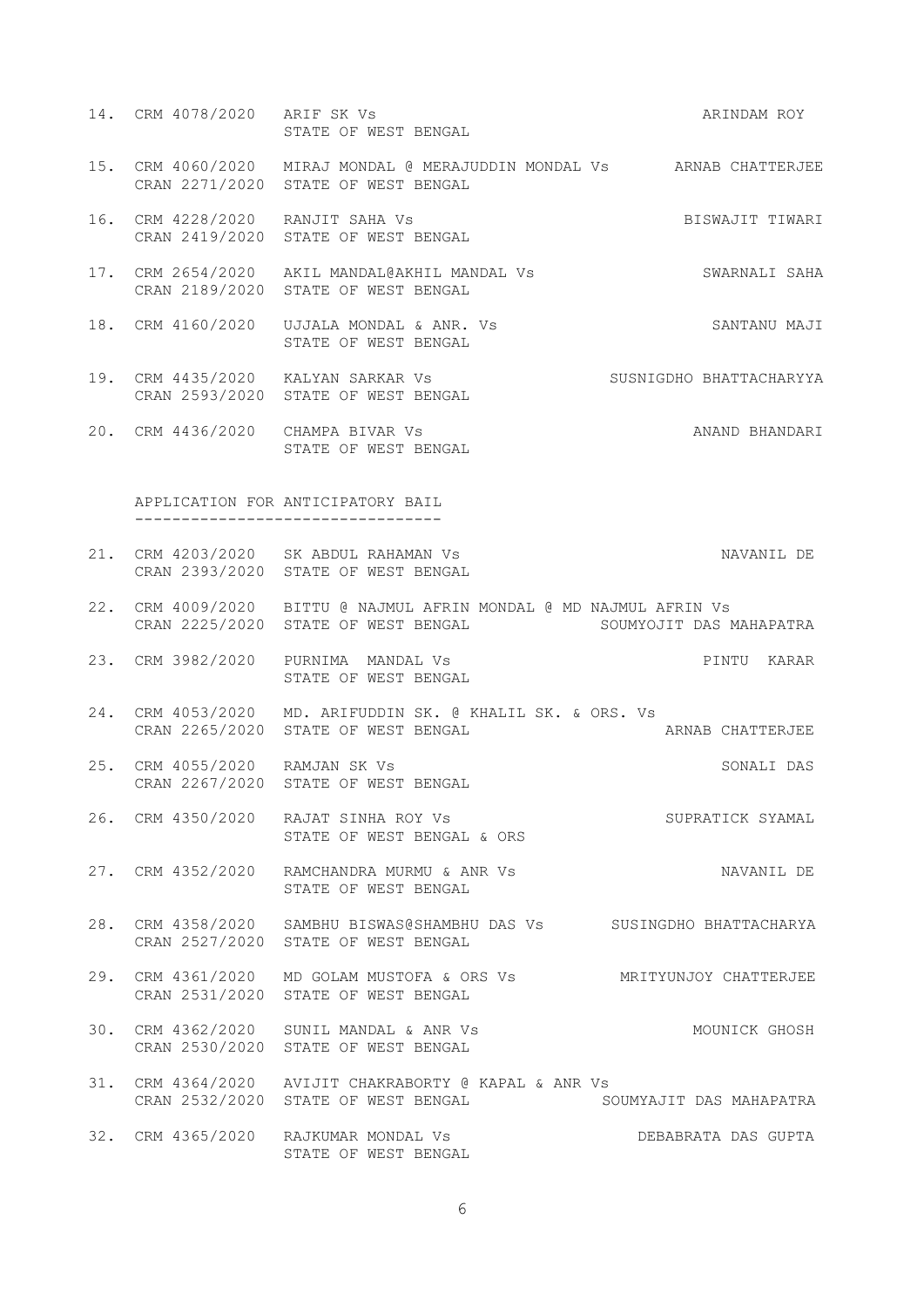- 33. CRM 4366/2020 JAGADISH DAS & ANR Vs MUJIBAR ALI NASKAR CRAN 2533/2020 STATE OF WEST BENGAL
- 34. CRM 4368/2020 MOINA SINGHA & ORS. Vs ARINDAM ROY CRAN 2537/2020 STATE OF WEST BENGAL
- 35. CRM 4370/2020 ABDUL SK @ ABDULLA SK & ANR Vs SUSNIGDHO BHATTACHARYYA CRAN 2538/2020 STATE OF WEST BENGAL
- 36. CRM 4371/2020 ABADUL SEIKH & ANR Vs ARINDAM ROY STATE OF WEST BENGAL
- 37. CRM 4372/2020 KIMAN SK @ TAJMIR SK @ KIRMAN SK Vs SOMNATH ADHIKARY CRAN 2539/2020 STATE OF WEST BENGAL
- 38. CRM 4373/2020 SHILA BERA & ORS. Vs MD. ZOHAIB RAUF CRAN 2540/2020 STATE OF WEST BENGAL
- 39. CRM 4374/2020 SUBHAS MANDAL@SUJAY MONDAL Vs ARINDAM ROY STATE OF WEST BENGAL

 BAIL IN CONNECTION WITH APPEAL ------------------------------

40. CRA 502/2012 RAJU WILSON @ MONI Vs SREYASHEE BISWAS CRAN 2576/2020 STATE OF WEST BENGAL CRAN 2577/2020 WITH CRA 243/2012 CRAN 3589/2019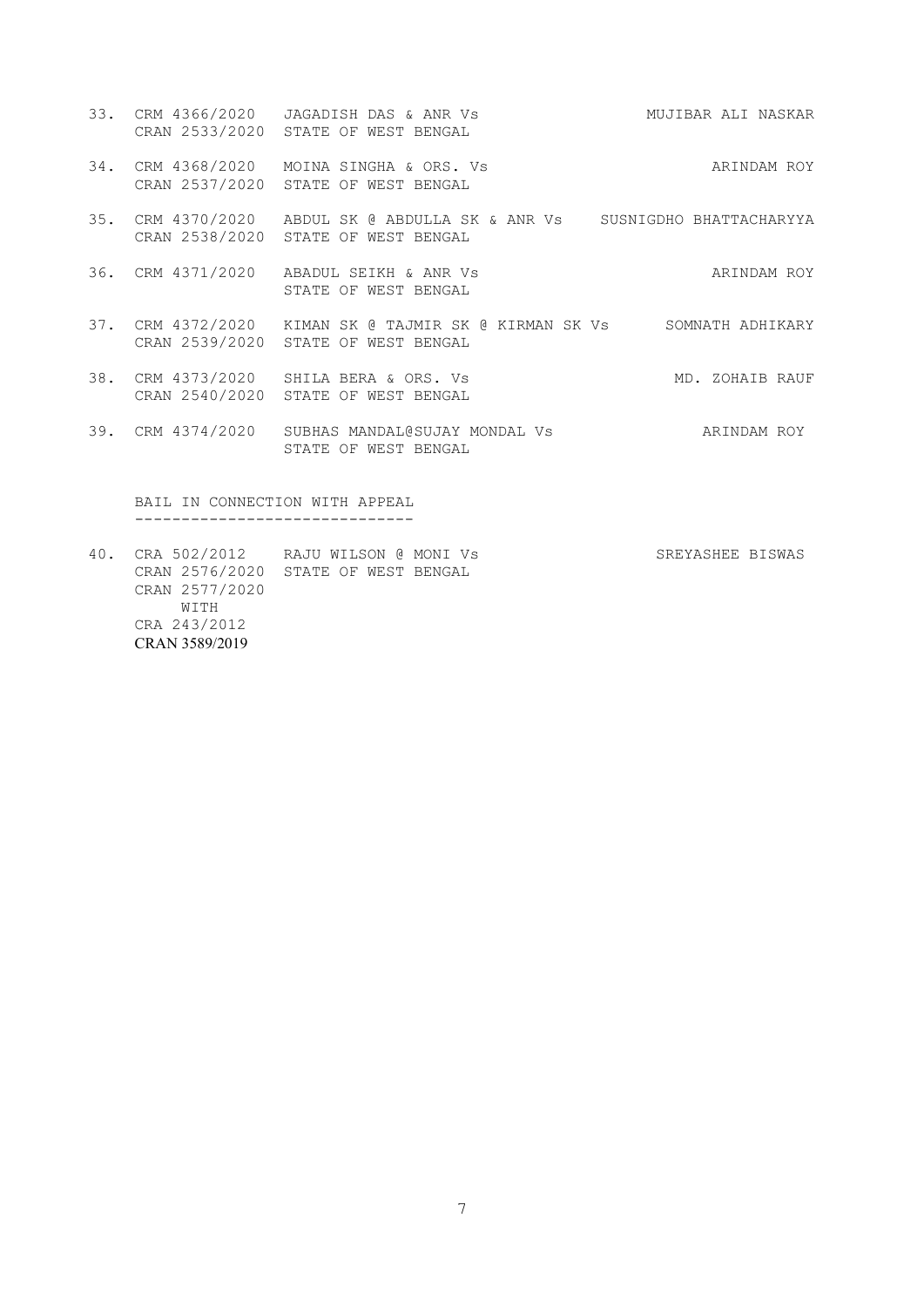# APPELLATE SIDE ON WEDNESDAY, THE  $24^{\text{th}}$  JUNE, 2020 COURT ROOM NO.11 (VIA VIDEO CONFERENCE)

AT 11:00 AM

THE HON'BLE JUSTICE SOUMEN SEN

#### AND

#### THE HON'BLE JUSTICE BIBEK CHAUDHURI

### NOTE : MATTERS WILL BE TAKEN UP THROUGH PHYSICAL HEARING ONLY WHEN BOTH THE PARTIES HAVE CONSENTED TO.

 APPLICATION FOR BAIL --------------------

- 1. CRM 4130/2020 PRABIN BISWAS Vs SAYANTAN SINHA CRAN 2337/2020 STATE OF WEST BENGAL
- 2. CRM 4126/2020 ARPAN SHIKARI@SHIKARI@ARFAN SIKARI Vs SUMAN DE CRAN 2334/2020 STATE OF WEST BENGAL
- 3. CRM 4388/2020 MAHABUB MOLLA Vs **RAJA ADHIKARY** CRAN 2552/2020 STATE OF WEST BENGAL
- 4. CRM 4389/2020 SUBHO DAS & ANR Vs GOBINDA CHANDRA BAIDYA CRAN 2554/2020 STATE OF WEST BENGAL
- 5. CRM 4390/2020 UTTAM SHARMA @ UTTAM KR. SHARMA Vs CRAN 2553/2020 STATE OF WEST BENGAL CRAINADEEPTA ROY
- 6. CRM 4391/2020 TAPAS DAS Vs GOBINDA CHANDRA BAIDYA CRAN 2555/2020 STATE OF WEST BENGAL
- 7. CRM 4392/2020 ALAM GAZI Vs ANGSHUMAN CHAKRABORTY CRAN 2556/2020 STATE OF WEST BENGAL
- 8. CRM 4393/2020 AMIR ALI MOLLA & ANR Vs RAJA ADHIKARY STATE OF WEST BENGAL
- 9. CRM 4395/2020 SANAT SARKAR Vs RAMASHIS MUKHERJEE CRAN 2557/2020 STATE OF WEST BENGAL
- 10. CRM 4396/2020 RASHID ALI MOLLA @ RASHID ALI MOLLAH Vs<br>CRAN 2558/2020 STATE OF WEST BENGAL ANGSHUMAN CHAKRABORTY CRAN 2558/2020 STATE OF WEST BENGAL
- 11. CRM 4398/2020 MILAN DALAPATI Vs GOBINDA CHANDRA BAIDYA CRAN 2560/2020 STATE OF WEST BENGAL
- 12. CRM 4399/2020 BISWANATH PATRA @ VISWA Vs CRAN 2561/2020 STATE OF WEST BENGAL GOBINDA CHANDRA BAIDYA
- 13. CRM 4400/2020 PRADIP @ TAPAN ARI Vs SATADRU LAHIRI CRAN 2563/2020 STATE OF WEST BENGAL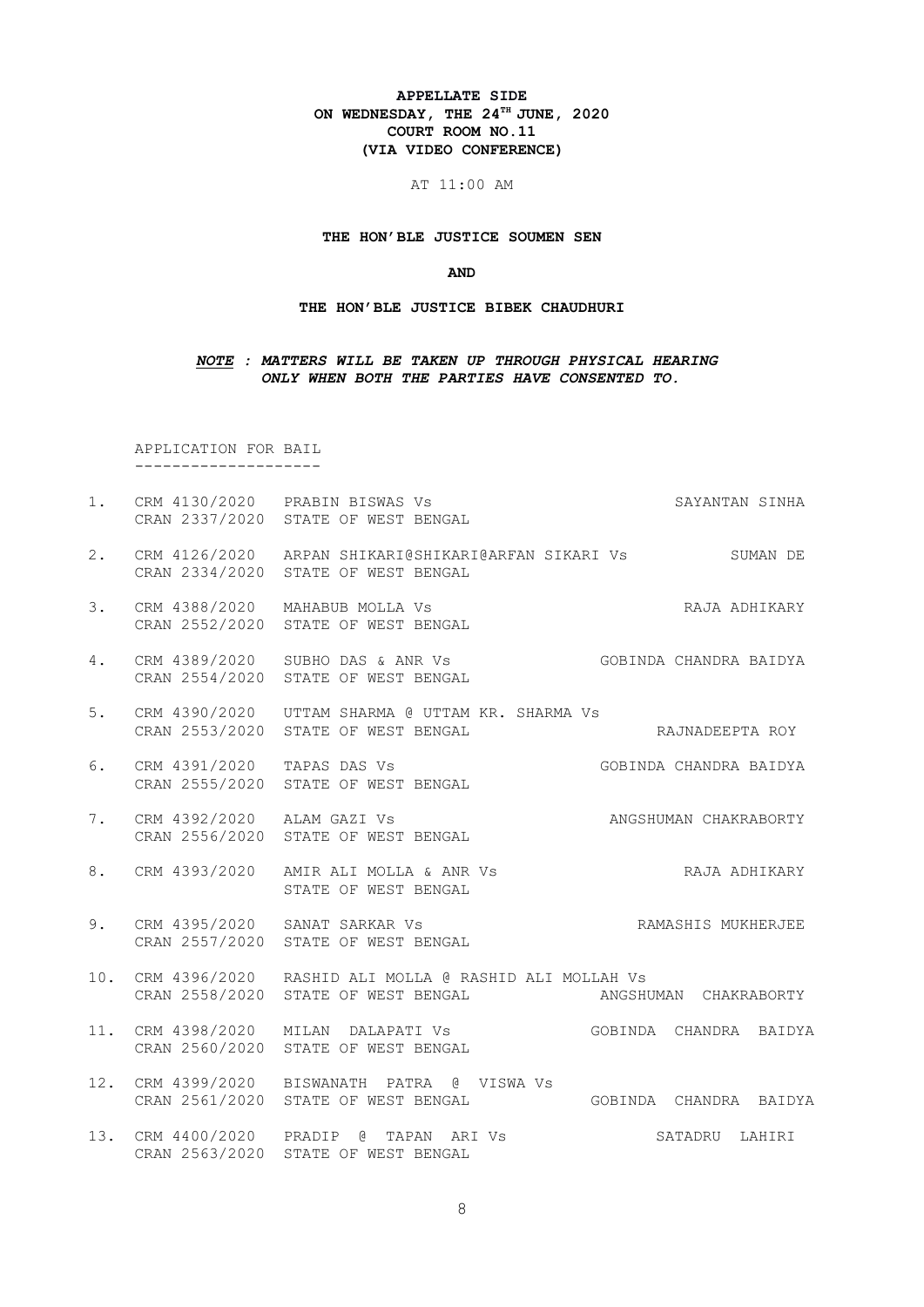14. CRM 4402/2020 BADAL CHANDRA BERA Vs MRIYUNJOY CHATTERJEE CRAN 2565/2020 STATE OF WEST BENGAL 15. CRM 4403/2020 PURNIMA DEVI Vs MRITYUNJOY CHATTERJEE CRAN 2566/2020 STATE OF WEST BENGAL 16. CRM 4404/2020 GAUTAM KUNDU Vs HARERAM SINGH CRAN 2567/2020 THE ENFORCEMENT DIRECTORATE 17. CRM 4405/2020 SABIR AHAMMED@SABIR AHAMED@SABIR AHMED Vs CRAN 2568/2020 STATE OF WEST BENGAL SUSNIGDHO BHATTACHARYYA 18. CRM 4407/2020 MINTU ROY@PINTU BARMAN Vs BUSHRA KHATOON CRAN 2570/2020 STATE OF WEST BENGAL 19. CRM 4410/2020 SUMIT BISWAS Vs PAWAN KUMAR GUPTA CRAN 2571/2020 STATE OF WEST BENGAL 20. CRM 4414/2020 KAMALUDDIN GAZI@KAMAL Vs SHRAMAN SARKAR CRAN 2574/2020 STATE OF WEST BENGAL 21. CRM 4416/2020 FYALA MONDAL @ SUKUMAR MONDAL Vs PINTU KARAR STATE OF WEST BENGAL 22. CRM 4419/2020 MAJAHAR ALI & ANR Vs JEENIA RUDRA STATE OF WEST BENGAL 23. CRM 4420/2020 KULJIT HAZRA @ NONO & ANR Vs SUBIR DEBNATH STATE OF WEST BENGAL 24. CRM 4421/2020 MANGAL YADAV Vs UJJAL RAY CRAN 2580/2020 STATE OF WEST BENGAL APPLICATION FOR ANTICIPATORY BAIL --------------------------------- 25. CRM 4134/2020 HAFIZUR RAHAMAN Vs SALONI BHATTACHARJEE CRAN 2341/2020 STATE OF WEST BENGAL 26. CRM 4026/2020 KESHAB ROY & ANR Vs DEBAJIT KUNDU STATE OF WEST BENGAL 27. CRM 3941/2020 GAYTRI MONDAL & ORS Vs MD SARWAR JAHAN CRAN 2170/2020 STATE OF WEST BENGAL 28. CRM 3948/2020 KAMAL SARDAR Vs PINTU KARAR STATE OF WEST BENGAL 29. CRM 3932/2020 NILKANTHA PAL @ UJJAL Vs MD SARWAR JAHAN CRAN 2161/2020 STATE OF WEST BENGAL 30. CRM 3930/2020 DEBANGSHU SAMAJDAR Vs ALOTRIYA MUKHERJEE STATE OF WEST BENGAL 31. CRM 2780/2020 AHIDUL HALSANA @ ROHIDUL HALSANA & ANR Vs STATE OF WEST BENGAL **ASRAF MANDAL** 32. CRM 3847/2020 HALSANA IDRIS @ IDRIS & ANR Vs ASRAF MONDAL CRAN 2101/2020 STATE OF WEST BENGAL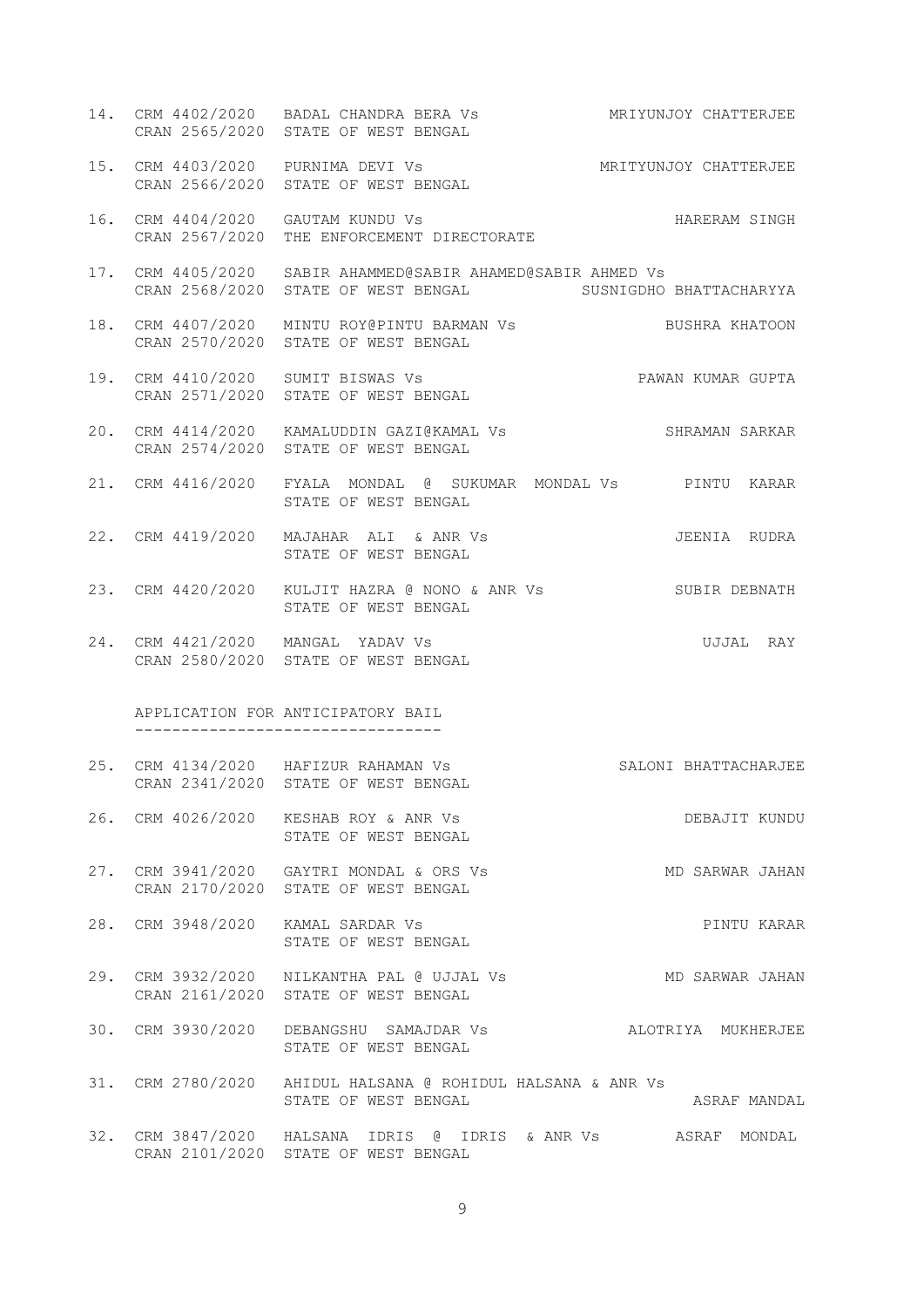- 33. CRM 4375/2020 MOHIT SEKH @ MAHIDUL ISLAM Vs CRAN 2541/2020 STATE OF WEST BENGAL SUSNIGDHO BHATTACHARYYA 34. CRM 4378/2020 ABHIJIT BURMAN & ANR Vs BUSHRA KHATOON CRAN 2542/2020 STATE OF WEST BENGAL 35. CRM 4381/2020 TOAJ ALI @TURAJ ALI@TURAJ ALI SK Vs MD ZOHAIB RAUF CRAN 2549/2020 STATE OF WEST BENGAL 36. CRM 4385/2020 ABU HOSSAIN BISWAS & ANR Vs CRAN 2548/2020 STATE OF WEST BENGAL SUSNIGDHO BHATTACHARYYA
- 37. CRM 4386/2020 SUBHANKAR DAS @ SUBHO DAS Vs SARYATI DAS CRAN 2550/2020 STATE OF WEST BENGAL
- 38. CRM 4387/2020 DEEPAK KUMAR SHAW@DEEPAK SHAW@DIPAK SHAW@DIPAK SHOW Vs CRAN 2551/2020 STATE OF WEST BENGAL SHIBAJI KUMAR DAS
- 39. CRM 4508/2020 UJJWAL MALAKAR Vs KARABI ROY CRAN 2657/2020 STATE OF WEST BENGAL
- 40. CRM 4606/2020 SUBHASISH HUI Vs SOUMYA BASU ROY CHOWDHURI CRAN 2751/2020 STATE OF WEST BENGAL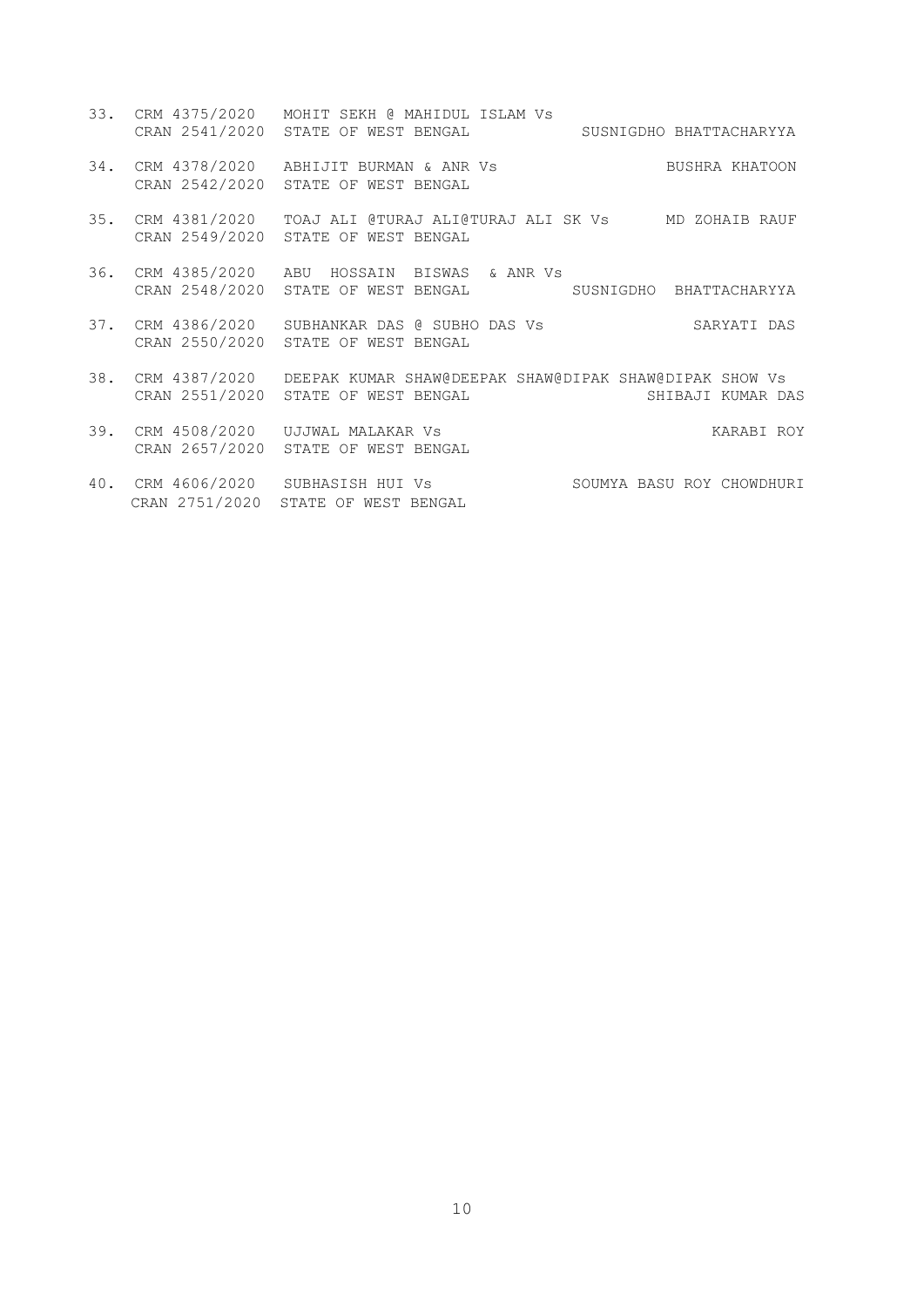# APPELLATE SIDE ON WEDNESDAY, THE  $24^{\text{th}}$  JUNE, 2020 COURT ROOM NO.5 (VIA VIDEO CONFERENCE)

# AT 1:00 PM

# THE HON'BLE JUSTICE ARIJIT BANERJEE

 FOR JUDGMENT ------------

- 1. WP 4397W/2016 PRASANTA KUMAR DAWN & ORS Vs SIDDHARTHA SANKAR MANDAL STATE OF WEST BENGAL & ORS
- 2. WP 29243W/2015 MAINUL HOQUE & ORS Vs<br>WITH STATE OF WEST BENGAL & ORS MAINUL HOQUE & ORS Vs<br>STATE OF WEST BENGAL & ORS WP 16245W/2017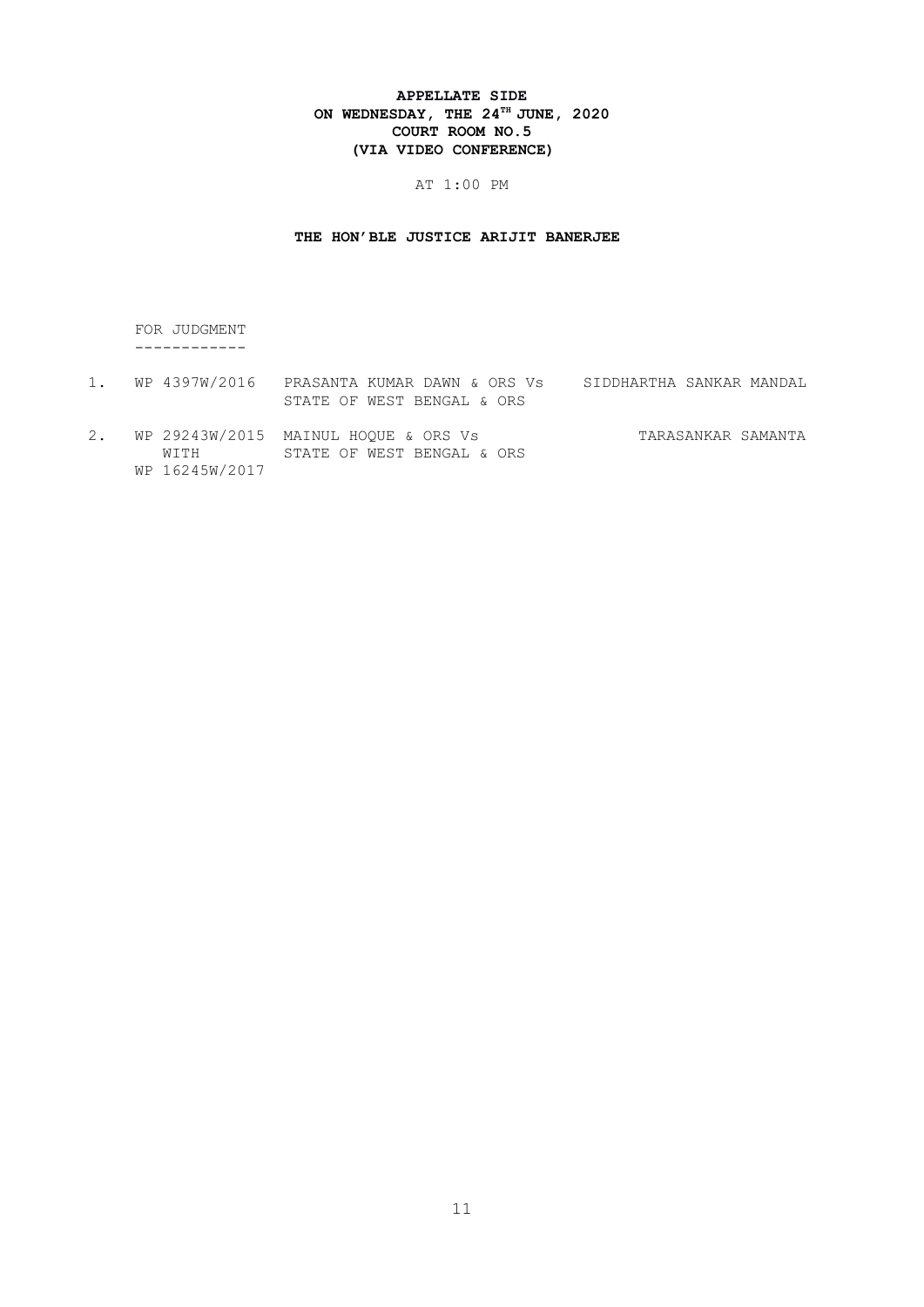# ORIGINAL SIDE ON WEDNESDAY, THE  $24^{\text{th}}$  JUNE, 2020 COURT ROOM NO.5 (VIA VIDEO CONFERENCE)

# AT 1:00 PM

# THE HON'BLE JUSTICE ARIJIT BANERJEE

 FOR JUDGEMENT -------------

1. WP 642/2017 SHRI RAJENDRA BOSE Vs SUNIL KUMAR GUPTA THE INSTITUTE OF COST ACCOUNTS OF INDIA & ORS. D K SENGUPTA (RES)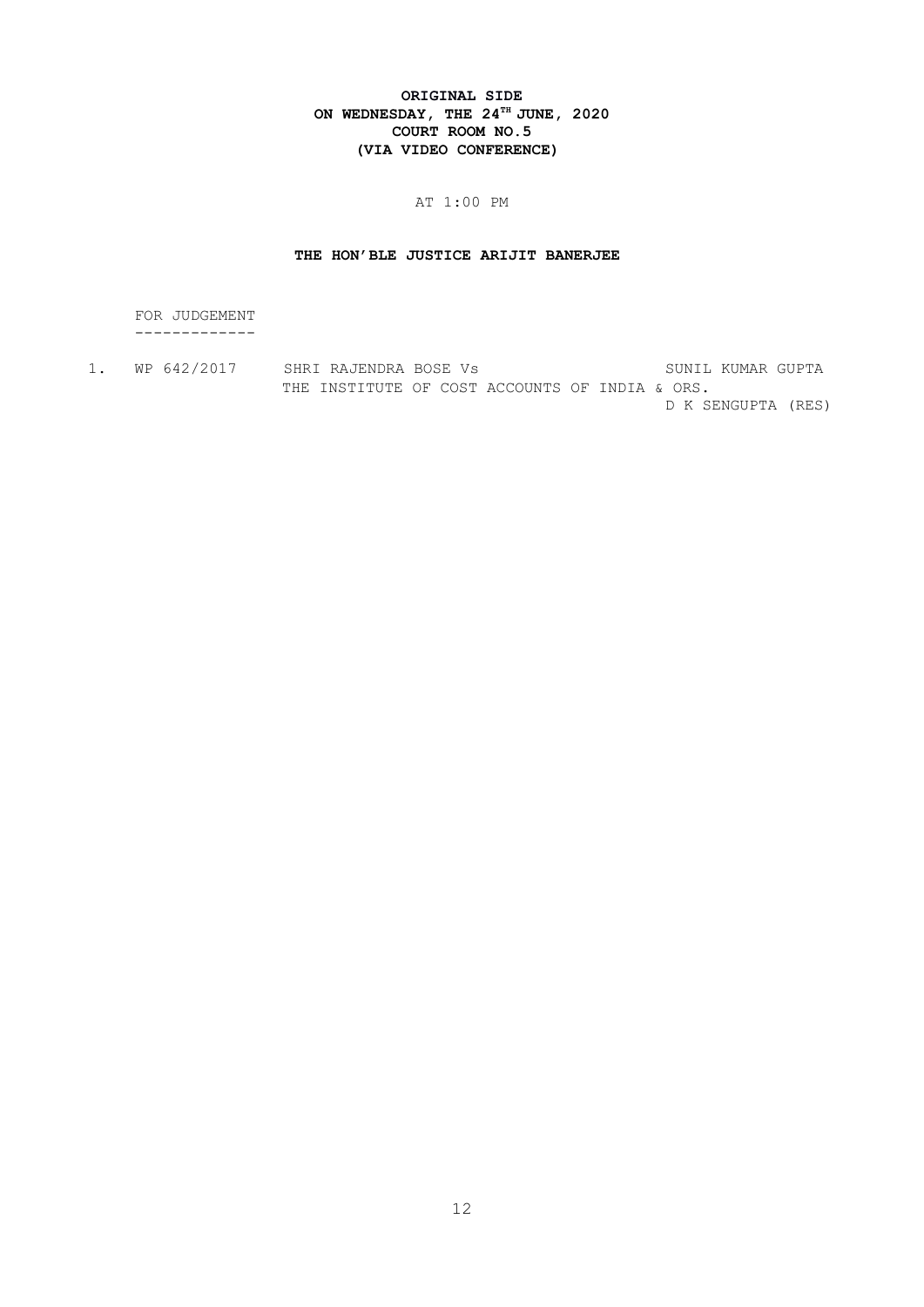# APPELLATE SIDE ON WEDNESDAY, THE  $24^{TH}$  JUNE, 2020 COURT ROOM NO.12

#### AT 11:00 AM

### THE HON'BLE JUSTICE DEBANGSU BASAK

# NOTE : MATTERS WILL BE TAKEN UP THROUGH PHYSICAL HEARING ONLY WHEN BOTH THE PARTIES HAVE CONSENTED TO.

 APPLICATION FOR BAIL --------------------

1. CRM 602/2020 BISWAJIT MAITY @ BISHU Vs SHIBAJI KUMAR DAS CRAN 2311/2020 STATE OF WEST BENGAL CRAN 2314/2020

 LEAVE TO APPEAL ---------------

2. CRMSPL 25/2020 BUREAU OF INDIAN STANDARDS Vs JAGANNATH GANGULY CRAN 2156/2020 M/S DEY MINERALS PVT. LTD & ORS

# MOTION

------

- 3. WP 5478W/2020 THE BARNAGORE JUTE FACTORY PLC Vs SUDIP MANDAL UNION OF INDIA & ORS
- 4. WP 5524W/2020 UTTAM DAS & ORS Vs GOPA BISWAS STATE OF WEST BENGAL & ORS
- 5. WP 5532W/2020 MUNA DHANUK Vs DEBAJYOTI DEB UNION OF INDIA & ORS
- 6. WP 5542W/2020 RAMANUJ SINGH Vs AMRITO GOURAV KAR STATE OF WEST BENGAL& ORS
- 7. WP 5550W/2020 DILIP PANNA Vs **ANJAN BHATTACHARYA** STATE OF WEST BENGAL & ORS
- 8. WP 5562W/2020 ASIS KUMAR LAHA Vs ASIS KR LAHA (IN-PERSON) UNION OF INDIA & ANR
- 9. WP 5564W/2020 M/S RANGOSTAV LIFESTYLE PVT.LTD. & ANR Vs CAN 3278/2020 STATE OF WEST BENGAL & ANR AVIRUP CHATTERJEE
- 10. WP 5572W/2020 SK. AKRAM & ANR Vs SAGARMAY GHOSH CAN 3275/2020 STATE OF WEST BENGAL & ORS
- 11. WP 5576W/2020 DEBA PRASAD NAG Vs PRITAM CHOUDHURY CAN 3287/2020 STATE OF WEST BENGAL & ORS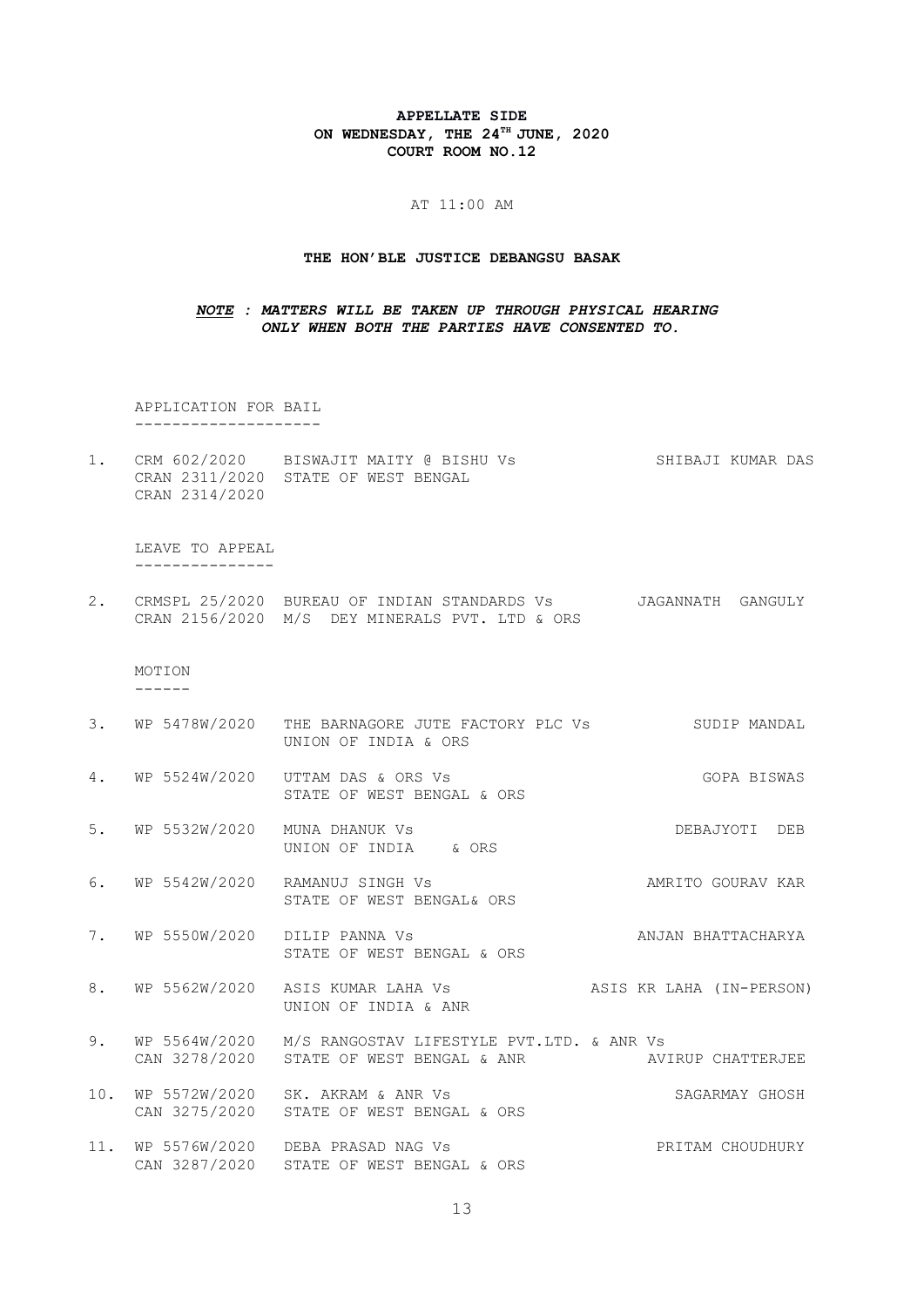|     |                                   | 12. WP 5578W/2020 DR. TATHAGATA CHOUDHURI Vs SALONI BHATTACHARJEE<br>CAN 3299/2020 VISVA BHARATI HAVING ITS OF AT SANTINIKETAN& ORS |
|-----|-----------------------------------|-------------------------------------------------------------------------------------------------------------------------------------|
|     |                                   | 13. WP 4626W/2020 PINTU ALI KHAN Vs<br>DEBABRATA DAS GUPTA<br>UNION OF INDIA & ORS                                                  |
|     | 14. WP 22344W/2019 RATNA CHINA Vs | SUDIPTA DASGUPTA<br>STATE OF WEST BENGAL & ORS                                                                                      |
|     | 15. WP 5442W/2020                 | DOMKAL THANA FERRY PATUNY SAMABAY SAMITY LTD Vs<br>STATE OF WEST BENGAL<br>SHAHAN SHAH                                              |
|     |                                   | 16. WP 5445W/2020 SAIKAT MINI RICE MILL PVT. LTD. & ANR Vs SAKET SHARMA<br>W.B. S.E.D.C.L.& ORS                                     |
| 17. | CAN 3189/2020                     | WP 5486W/2020 AVISHEK GOENKA Vs<br>ARITRA DAS<br>THE NICL & ORS                                                                     |
| 18. |                                   | WP 5573W/2020 KUNTAL PALIT Vs<br>PAROMITA MAITY<br>CAN 3279/2020 STATE OF WEST BENGAL                                               |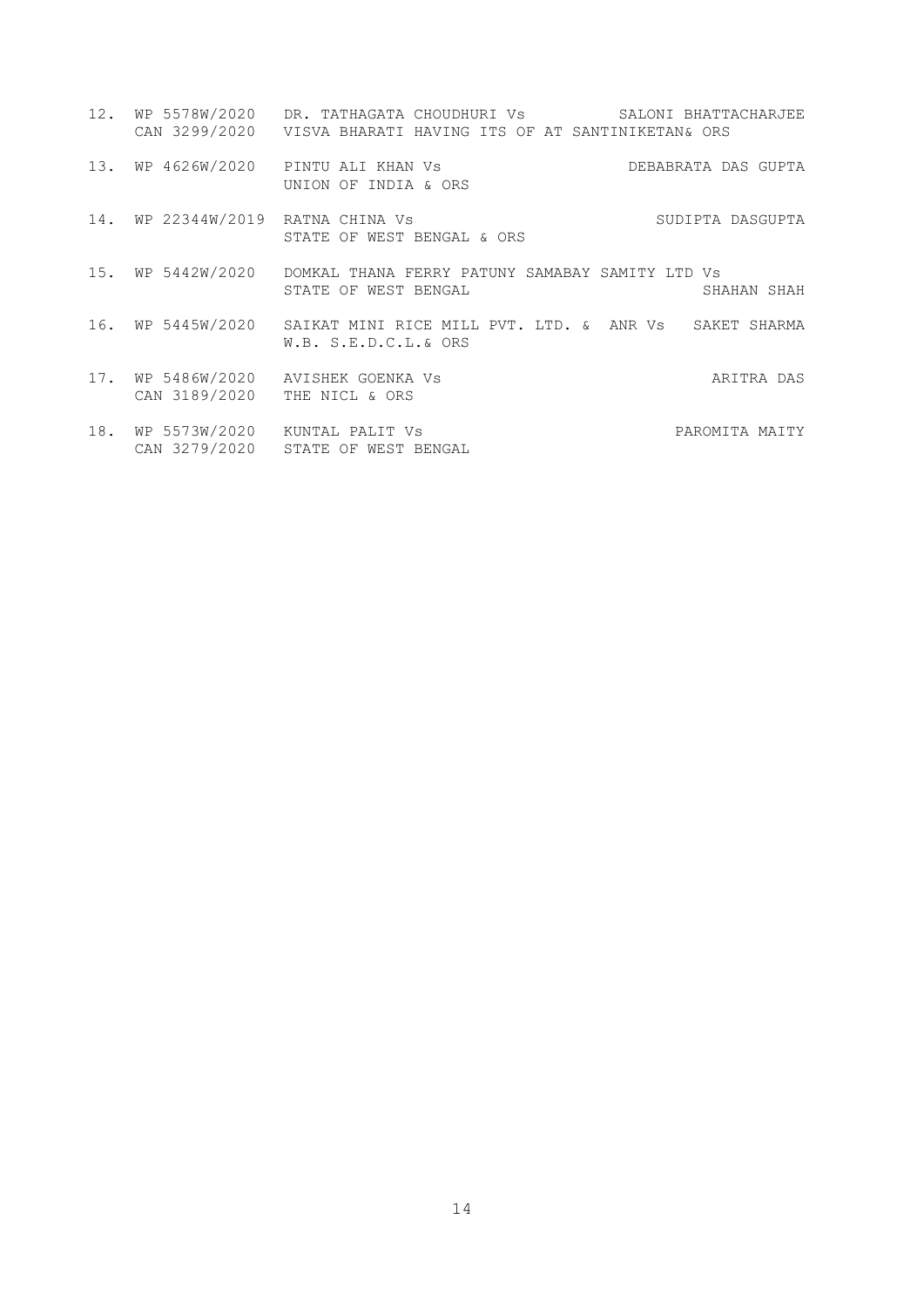# ORIGINAL SIDE ON WEDNESDAY, THE  $24^{\text{th}}$  JUNE, 2020 COURT ROOM NO.12

### THE HON'BLE JUSTICE DEBANGSU BASAK

# NOTE : MATTERS WILL BE TAKEN UP THROUGH PHYSICAL HEARING ONLY WHEN BOTH THE PARTIES HAVE CONSENTED TO.

 PRESENTATION OF PLAINT ----------------------

1. CS 58/2020 CMS INFO SYSTEM LIMITED Vs KHAITAN AND CO BENGAL PROVINCIAL BANKS CONTRACT EMPLOYEES ASSOCIATION & ORS

 NEW MOTIONS -----------

- 2. GA 826/2020 A.V.M.SALES CORPORATION Vs YASH VARDHAN DEORA HARVEST CHEM COMPANY LTD & ORS WITH CS 53/2020
- 3. GA 847/2020 CMS INFO SYSTEM LIMITED Vs KHAITAN AND CO BENGAL PROVINCIAL BANKS CONTRACT EMPLOYEES ASSOCIATION & ORS

 WITH CS 58/2020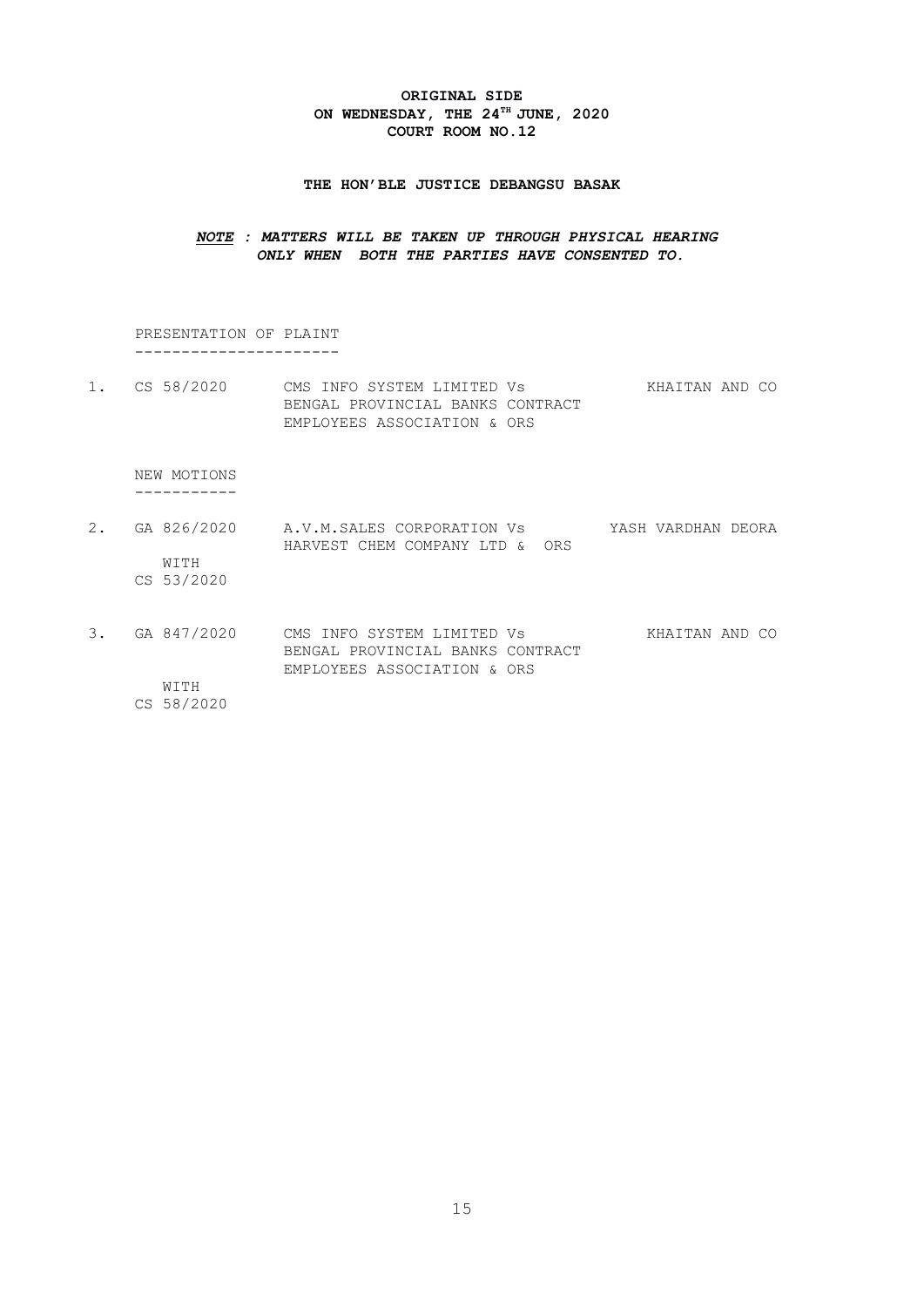### APPELLATE SIDE ON WEDNESDAY, THE  $24^{\text{th}}$  JUNE, 2020 COURT ROOM NO.13

### AT 11:00 AM

### THE HON'BLE JUSTICE SHIVAKANT PRASAD

# NOTE : MATTERS WILL BE TAKEN UP THROUGH PHYSICAL HEARING ONLY WHEN BOTH THE PARTIES HAVE CONSENTED TO.

 APPLICATION FOR BAIL --------------------

1. CRM 4239/2020 MD SAMIUL ISLAM SAON Vs DEBASISH MUKHOPADHYAY STATE OF WEST BENGAL

#### CRIMINAL REVISION -----------------

- 2. CRR 1054/2020 NILLESH PARREKH Vs BISWAJIT MANNA CRAN 2757/2020 THE ASSISTANT DIRECTOR ENFORCEMENT DIRECTORATE
- 3. CRR 1056/2020 TAPAN ROY @ PAUL Vs SATRAJIT SINHA ROY CRAN 2764/2020 STATE OF WEST BENGAL & ORS

 MOTION ------

- 4. WP 5579W/2020 PAYEL ENTERPRISE Vs MAYUKH MAITRA CAN 3311/2020 EASTERN COALFIELDS LTD & ORS
- 5. WP 5580W/2020 SUBIR BISWAS Vs SANKAR HALDER CAN 3312/2020 STATE OF WEST BENGAL & ORS
- 6. WP 5581W/2020 ISMAIL MONDAL Vs SANKAR HALDER CAN 3313/2020 STATE OF WEST BENGAL & ORS
- 7. WP 5583W/2020 LALITA DAS Vs **DIPANKAR PAL** CAN 3315/2020 STATE OF WEST BENGAL & ORS
- 8. WP 5584W/2020 DULAL DAS Vs SURYANEEL DAS CAN 3320/2020 STATE OF WEST BENGAL & ORS.
- 9. WP 5585W/2020 M/S SUBHAS & COMPANY Vs AKSHAT AGARWAL CAN 3323/2020 COMMISSIONER OF CGST AND CX & ORS.
- 10. WP 5586W/2020 SANCHETI GRAPHITECH SERVICES PVT. LTD. & ANR Vs MOUSUMI SINGHA CAN 3332/2020 W.B.S.E.D.C.L. & ORS
- 11. WP 5587W/2020 PARTHA PRATIM GHOSH & ORS. Vs BANDHU BRATA BHULA CAN 3333/2020 STATE OF WEST BENGAL & ORS.